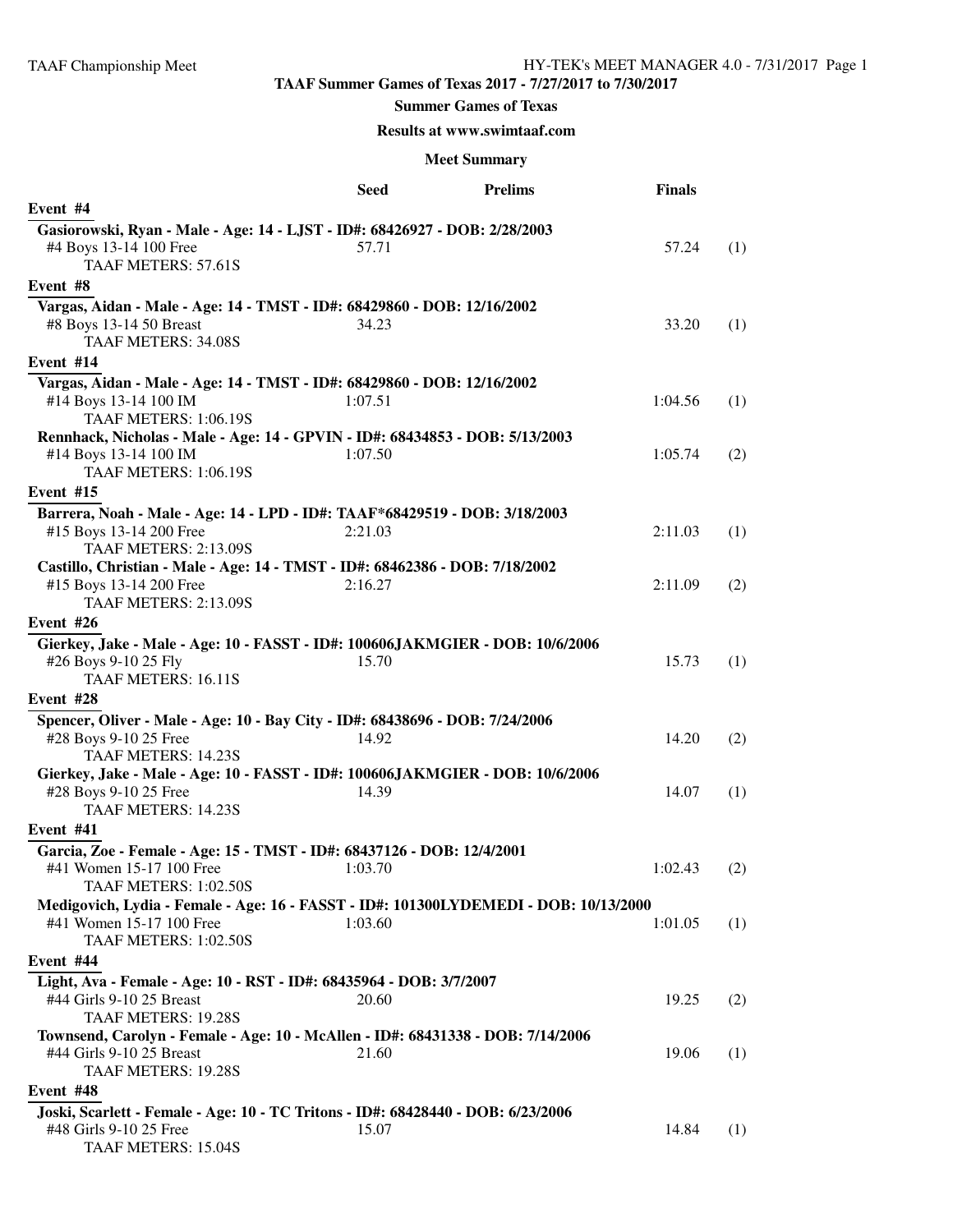### **Summer Games of Texas**

## **Results at www.swimtaaf.com**

|                                                                                      | <b>Seed</b> | <b>Prelims</b> | <b>Finals</b> |     |
|--------------------------------------------------------------------------------------|-------------|----------------|---------------|-----|
| Event #49                                                                            |             |                |               |     |
| Medigovich, Lydia - Female - Age: 16 - FASST - ID#: 101300LYDEMEDI - DOB: 10/13/2000 |             |                |               |     |
| #49 Women 15-17 50 Free<br>TAAF METERS: 28.22S                                       | 29.33       |                | 28.05         | (1) |
| Event #52                                                                            |             |                |               |     |
| Lyons, Sarah - Female - Age: 15 - Seals - ID#: 71919557 - DOB: 2/22/2002             |             |                |               |     |
| #52 Women 15-17 200 Free                                                             | 2:20.53     |                | 2:20.20       | (2) |
| TAAF METERS: 2:20.86S                                                                |             |                |               |     |
| Garcia, Zoe - Female - Age: 15 - TMST - ID#: 68437126 - DOB: 12/4/2001               |             |                |               |     |
| #52 Women 15-17 200 Free                                                             | 2:24.37     |                | 2:18.09       | (1) |
| TAAF METERS: 2:20.86S                                                                |             |                |               |     |
| Nickler, Samantha - Female - Age: 15 - TC Tritons - ID#: 68431355 - DOB: 4/26/2002   |             |                |               |     |
| #52 Women 15-17 200 Free                                                             | 2:24.16     |                | 2:20.37       | (3) |
| TAAF METERS: 2:20.86S                                                                |             |                |               |     |
| Event #59                                                                            |             |                |               |     |
| Rourke, Michael - Male - Age: 25 - TC Tritons - ID#: 70777726 - DOB: 11/25/1991      |             |                |               |     |
| #59 Men 25-29 100 Free                                                               | 57.32       |                | 56.74         | (1) |
| <b>TAAF METERS: NTS</b>                                                              |             |                |               |     |
| Williams, Matthew - Male - Age: 29 - Weatherford - ID#: 72236873 - DOB: 12/14/1987   |             |                |               |     |
| #59 Men 25-29 100 Free                                                               | 1:06.08     |                | 1:10.93       | (2) |
| <b>TAAF METERS: NTS</b>                                                              |             |                |               |     |
| Event #60                                                                            |             |                |               |     |
| Mauk, Derrick - Male - Age: 40 - South Belt - ID#: 71843504 - DOB: 10/3/1976         |             |                |               |     |
| #60 Men 40-44 100 Free                                                               | 1:02.15     |                | 1:03.77       | (1) |
| TAAF METERS: 1:05.44S                                                                |             |                |               |     |
| Scheurich, Joachim - Male - Age: 50 - FASST - ID#: 062566JOABSCHE - DOB: 6/25/1966   |             |                |               |     |
| #60 Men 50-54 100 Free                                                               | 1:13.70     |                | 1:13.20       | (1) |
| TAAF METERS: 1:29.69S                                                                |             |                |               |     |
| Bray, Robert - Male - Age: 55 - FASST - ID#: 061161ROBEBRAY - DOB: 6/11/1961         |             |                |               |     |
| #60 Men 55-59 100 Free                                                               | 1:14.24     |                | 1:26.71       | (2) |
| <b>TAAF METERS: NTS</b>                                                              |             |                |               |     |
| Butler, Richard - Male - Age: 57 - WESTB - ID#: 72575030 - DOB: 3/13/1960            |             |                |               |     |
| #60 Men 55-59 100 Free                                                               | 1:28.86     |                | 1:34.11       | (3) |
| <b>TAAF METERS: NTS</b>                                                              |             |                |               |     |
| Johnson, Mike - Male - Age: 58 - FASST - ID#: 112958MIK*JOHN - DOB: 11/29/1958       |             |                |               |     |
| #60 Men 55-59 100 Free                                                               | 1:06.83     |                | 1:06.34       | (1) |
| <b>TAAF METERS: NTS</b>                                                              |             |                |               |     |
| Kelly, Robert - Male - Age: 63 - South Belt - ID#: 68428068 - DOB: 2/1/1954          |             |                |               |     |
| #60 Men 60-64 100 Free                                                               | 2:14.35     |                | 2:04.63       | (1) |
| TAAF METERS: 2:06.87S                                                                |             |                |               |     |
| Event #61                                                                            |             |                |               |     |
| Gardner, Trevor - Male - Age: 6 - TC Tritons - ID#: 68435617 - DOB: 8/5/2010         |             |                |               |     |
| #61 Boys 6&U 25 Back                                                                 | 22.94       |                | 21.99         | (1) |
| TAAF METERS: 23.85S                                                                  |             |                |               |     |
| Event #63                                                                            |             |                |               |     |
| Velasquez, Josh - Male - Age: 18 - Phast - ID#: 68431892 - DOB: 1/21/1999            |             |                |               |     |
| #63 Men 18-24 50 Back                                                                | 28.29       |                | 28.01         | (1) |
| <b>TAAF METERS: 28.06S</b>                                                           |             |                |               |     |
| Event #65                                                                            |             |                |               |     |
| Mauk, Derrick - Male - Age: 40 - South Belt - ID#: 71843504 - DOB: 10/3/1976         |             |                |               |     |
| #65 Men 40-44 50 Back                                                                | 31.52       |                | 31.96         | (1) |
| TAAF METERS: 40.35S                                                                  |             |                |               |     |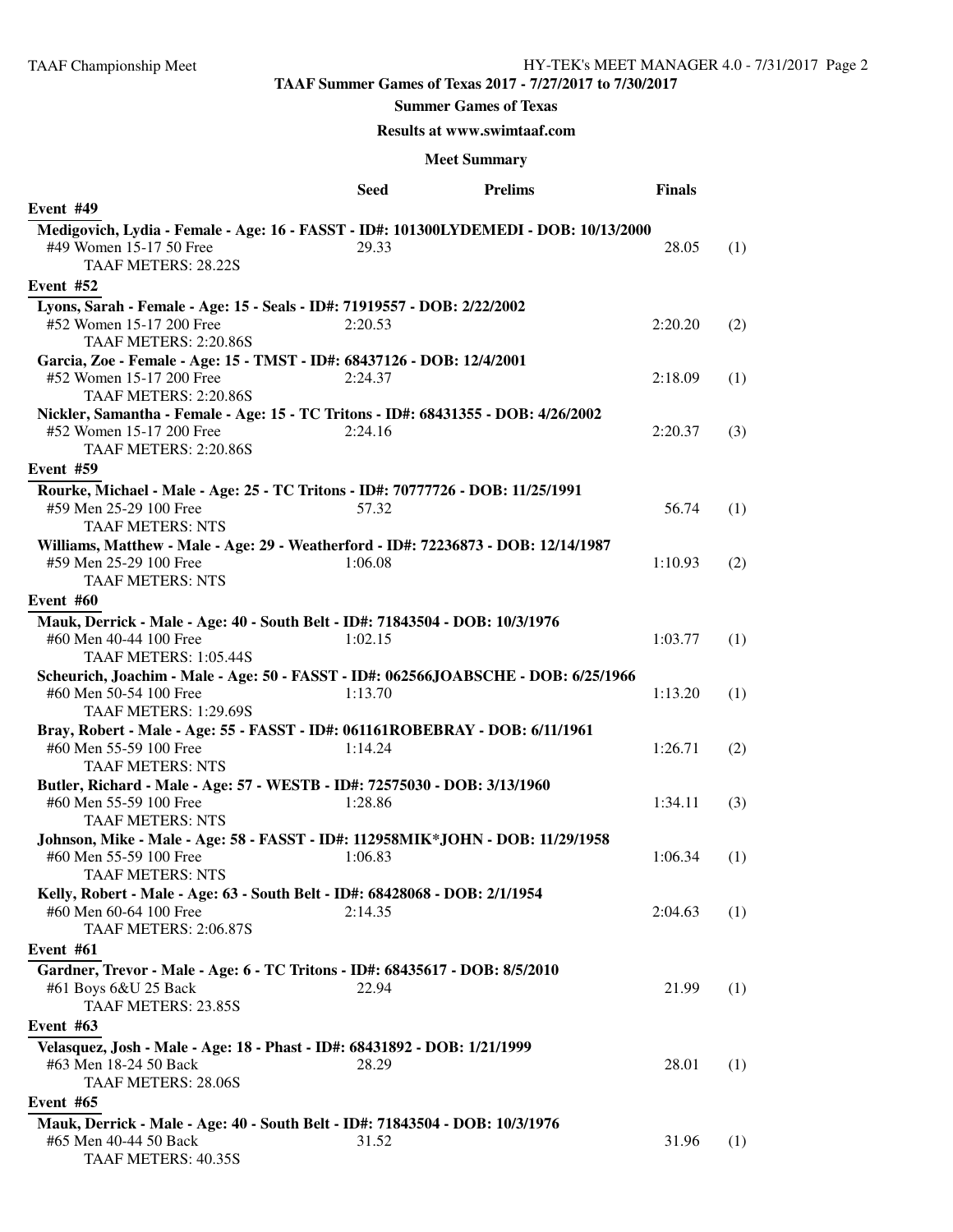#### **Summer Games of Texas**

## **Results at www.swimtaaf.com**

|                                                                                                                                | <b>Seed</b> | <b>Prelims</b> | <b>Finals</b> |     |
|--------------------------------------------------------------------------------------------------------------------------------|-------------|----------------|---------------|-----|
| Blake, Joshua - Male - Age: 42 - Tiger Splash - ID#: 71919744 - DOB: 9/19/1974<br>#65 Men 40-44 50 Back<br>TAAF METERS: 40.35S | 34.32       |                | 32.39         | (2) |
| Gulledge, Billy - Male - Age: 42 - FASST - ID#: 082374BILRGULL - DOB: 8/23/1974                                                |             |                |               |     |
| #65 Men 40-44 50 Back<br>TAAF METERS: 40.35S                                                                                   | 36.95       |                | 36.57         | (3) |
| Hovatter, Justin - Male - Age: 43 - Tiger Splash - ID#: 68430102 - DOB: 10/16/1973                                             |             |                |               |     |
| #65 Men 40-44 50 Back<br>TAAF METERS: 40.35S                                                                                   | 37.60       |                | 37.05         | (4) |
| Medigovich, Robert - Male - Age: 54 - FASST - ID#: 102868ROBDMEDI - DOB: 10/28/1962                                            |             |                |               |     |
| #65 Men 50-54 50 Back<br>TAAF METERS: 45.62S                                                                                   | 45.60       |                | 44.66         | (1) |
| Johnson, Mike - Male - Age: 58 - FASST - ID#: 112958MIK*JOHN - DOB: 11/29/1958                                                 |             |                |               |     |
| #65 Men 55-59 50 Back<br><b>TAAF METERS: 49.18S</b>                                                                            | 36.96       |                | 37.30         | (1) |
| Kelly, Robert - Male - Age: 63 - South Belt - ID#: 68428068 - DOB: 2/1/1954                                                    |             |                |               |     |
| #65 Men 60-64 50 Back<br>TAAF METERS: 1:21.33S                                                                                 | 1:06.07     |                | 1:06.96       | (1) |
| Event #67                                                                                                                      |             |                |               |     |
| Peterson, Thomas - Male - Age: 19 - FASST - ID#: 011198THODPETE - DOB: 1/11/1998                                               |             |                |               |     |
| #67 Men 18-24 50 Breast                                                                                                        | 31.16       |                | 29.63         | (2) |
| <b>TAAF METERS: 30.44S</b>                                                                                                     |             |                |               |     |
| Brandon, Chad - Male - Age: 21 - FASST - ID#: 081195CHAABRAN - DOB: 8/11/1995                                                  |             |                |               |     |
| #67 Men 18-24 50 Breast                                                                                                        | 28.78       |                | 29.55         | (1) |
| TAAF METERS: 30.44S                                                                                                            |             |                |               |     |
| Event #68                                                                                                                      |             |                |               |     |
| Fox, Kevin - Male - Age: 37 - SEALS - ID#: 68460076 - DOB: 7/22/1979                                                           |             |                |               |     |
| #68 Men 35-39 50 Breast<br><b>TAAF METERS: 43.02S</b>                                                                          | 35.53       |                | 36.08         | (1) |
| Event #69                                                                                                                      |             |                |               |     |
|                                                                                                                                |             |                |               |     |
| Mauk, Derrick - Male - Age: 40 - South Belt - ID#: 71843504 - DOB: 10/3/1976<br>#69 Men 40-44 50 Breast                        | 38.84       |                | 39.53         | (2) |
| TAAF METERS: 40.23S                                                                                                            |             |                |               |     |
| Gulledge, Billy - Male - Age: 42 - FASST - ID#: 082374BILRGULL - DOB: 8/23/1974                                                |             |                |               |     |
| #69 Men 40-44 50 Breast                                                                                                        | 41.33       |                | 39.14         | (1) |
| TAAF METERS: 40.23S                                                                                                            |             |                |               |     |
| Hutchinson, Richard - Male - Age: 50 - BRY - ID#: 012967RICHHUTC - DOB: 1/29/1967                                              |             |                |               |     |
| #69 Men 50-54 50 Breast                                                                                                        | 37.35       |                | 38.73         | (1) |
| TAAF METERS: 40.57S                                                                                                            |             |                |               |     |
| Bray, Robert - Male - Age: 55 - FASST - ID#: 061161ROBEBRAY - DOB: 6/11/1961<br>#69 Men 55-59 50 Breast                        | 38.64       |                | 38.73         |     |
| TAAF METERS: 44.61S                                                                                                            |             |                |               | (1) |
| Event #71                                                                                                                      |             |                |               |     |
|                                                                                                                                |             |                |               |     |
| Brandon, Chad - Male - Age: 21 - FASST - ID#: 081195CHAABRAN - DOB: 8/11/1995<br>#71 Men 18-24 50 Fly                          | 23.65       |                | 26.34         | (1) |
| <b>TAAF METERS: 26.42S</b>                                                                                                     |             |                |               |     |
| Event #72                                                                                                                      |             |                |               |     |
| Fox, Kevin - Male - Age: 37 - SEALS - ID#: 68460076 - DOB: 7/22/1979                                                           |             |                |               |     |
| #72 Men 35-39 50 Fly                                                                                                           | 32.38       |                | 32.34         | (1) |
| TAAF METERS: 1:04.75S                                                                                                          |             |                |               |     |
| Event #73                                                                                                                      |             |                |               |     |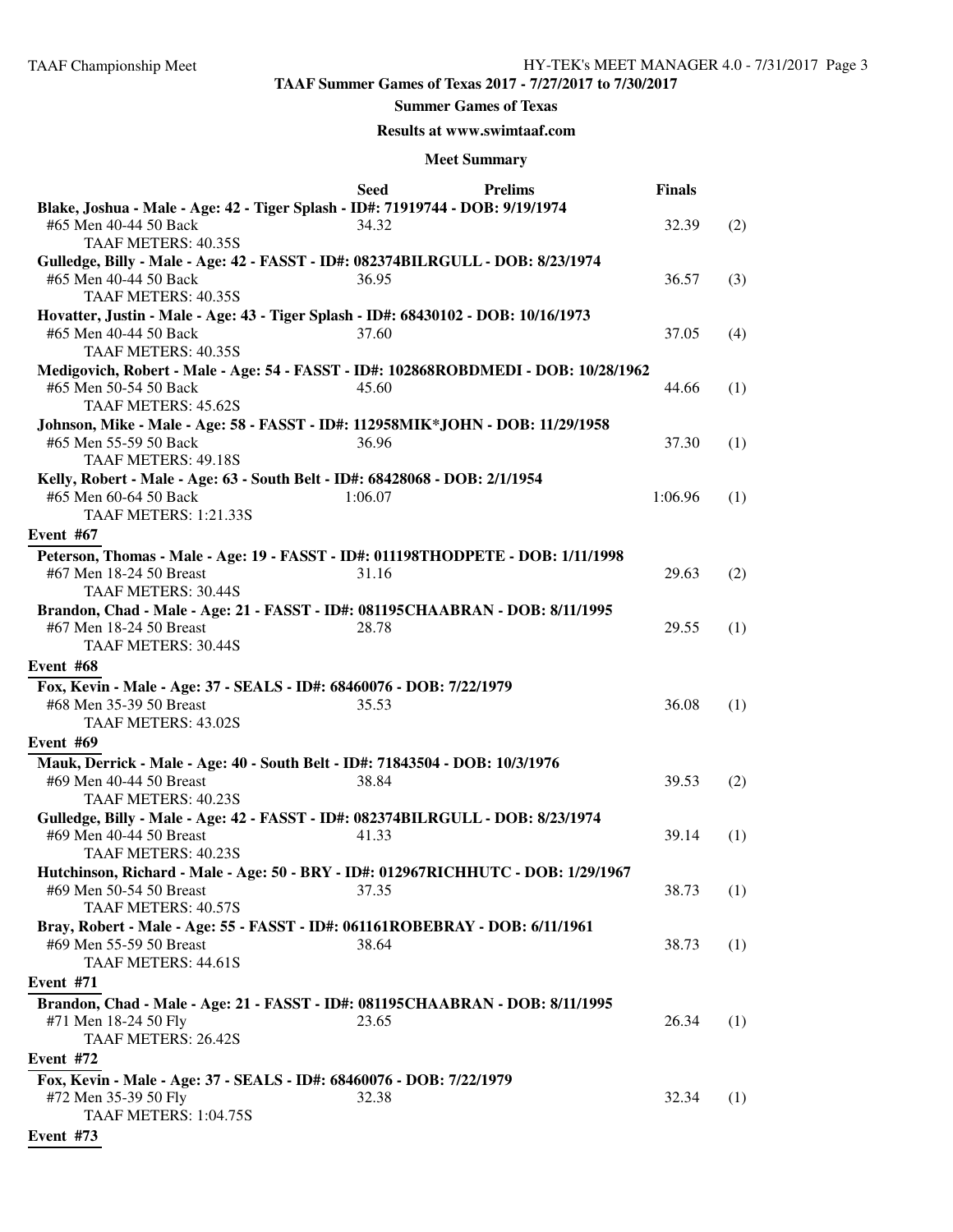#### **Summer Games of Texas**

#### **Results at www.swimtaaf.com**

|                                                                                                                                        | Seed    | <b>Prelims</b> | <b>Finals</b> |     |
|----------------------------------------------------------------------------------------------------------------------------------------|---------|----------------|---------------|-----|
| Mauk, Derrick - Male - Age: 40 - South Belt - ID#: 71843504 - DOB: 10/3/1976<br>#73 Men 40-44 50 Fly<br><b>TAAF METERS: 34.04S</b>     | 30.72   |                | 31.39         | (1) |
| Event #74                                                                                                                              |         |                |               |     |
| Gardner, Trevor - Male - Age: 6 - TC Tritons - ID#: 68435617 - DOB: 8/5/2010<br>#74 Boys 6&U 25 Free<br>TAAF METERS: 19.71S            | 17.82   |                | 18.25         | (1) |
| Event #75                                                                                                                              |         |                |               |     |
| Magro, Andrik - Male - Age: 8 - WOOD - ID#: 71266234 - DOB: 12/15/2008<br>#75 Boys 8&U 25 Free<br>TAAF METERS: 16.35S                  | 16.83   |                | 16.09         | (1) |
| Event #78                                                                                                                              |         |                |               |     |
| Mauk, Derrick - Male - Age: 40 - South Belt - ID#: 71843504 - DOB: 10/3/1976<br>#78 Men 40-44 50 Free<br>TAAF METERS: 29.95S           | 29.07   |                | 28.70         | (2) |
| Gulledge, Billy - Male - Age: 42 - FASST - ID#: 082374BILRGULL - DOB: 8/23/1974<br>#78 Men 40-44 50 Free<br><b>TAAF METERS: 29.95S</b> | 28.34   |                | 27.63         | (1) |
| Bray, Robert - Male - Age: 55 - FASST - ID#: 061161ROBEBRAY - DOB: 6/11/1961<br>#78 Men 55-59 50 Free<br><b>TAAF METERS: 40.43S</b>    | 31.35   |                | 31.39         | (2) |
| Johnson, Mike - Male - Age: 58 - FASST - ID#: 112958MIK*JOHN - DOB: 11/29/1958<br>#78 Men 55-59 50 Free<br><b>TAAF METERS: 40.43S</b>  | 29.71   |                | 29.56         | (1) |
| Event #80                                                                                                                              |         |                |               |     |
| Velasquez, Josh - Male - Age: 18 - Phast - ID#: 68431892 - DOB: 1/21/1999<br>#80 Men 18-24 100 IM<br>TAAF METERS: 1:02.44S             | 1:02.84 |                | 1:02.41       | (2) |
| Peterson, Thomas - Male - Age: 19 - FASST - ID#: 011198THODPETE - DOB: 1/11/1998<br>#80 Men 18-24 100 IM<br>TAAF METERS: 1:02.44S      | 1:05.47 |                | 1:01.59       | (1) |
| Event #81                                                                                                                              |         |                |               |     |
| Fox, Kevin - Male - Age: 37 - SEALS - ID#: 68460076 - DOB: 7/22/1979                                                                   |         |                |               |     |
| #81 Men 35-39 100 IM<br>TAAF METERS: 2:43.24S                                                                                          | 1:12.68 |                | 1:12.99       | (1) |
| Bensley, Jeremy - Male - Age: 38 - Den Dolphins - DOB: 1/31/1979<br>#81 Men 35-39 100 IM<br><b>TAAF METERS: 2:43.24S</b>               | 1:48.75 |                | 1:54.02       | (2) |
| Event #82                                                                                                                              |         |                |               |     |
| Mauk, Derrick - Male - Age: 40 - South Belt - ID#: 71843504 - DOB: 10/3/1976<br>#82 Men 40-44 100 IM<br>TAAF METERS: 1:30.24S          | 1:12.29 |                | 1:14.07       | (1) |
| Blake, Joshua - Male - Age: 42 - Tiger Splash - ID#: 71919744 - DOB: 9/19/1974                                                         |         |                |               |     |
| #82 Men 40-44 100 IM<br>TAAF METERS: 1:30.24S                                                                                          | 1:16.62 |                | 1:14.54       | (2) |
| Gulledge, Billy - Male - Age: 42 - FASST - ID#: 082374BILRGULL - DOB: 8/23/1974                                                        |         |                |               |     |
| #82 Men 40-44 100 IM<br>TAAF METERS: 1:30.24S                                                                                          | 1:24.27 |                | 1:26.69       | (3) |
| Campbell, Greg - Male - Age: 47 - SEALS - ID#: 70529843 - DOB: 6/24/1969<br>#82 Men 45-49 100 IM<br><b>TAAF METERS: NTS</b>            | 1:45.53 |                | 1:44.98       | (1) |
| Event #83                                                                                                                              |         |                |               |     |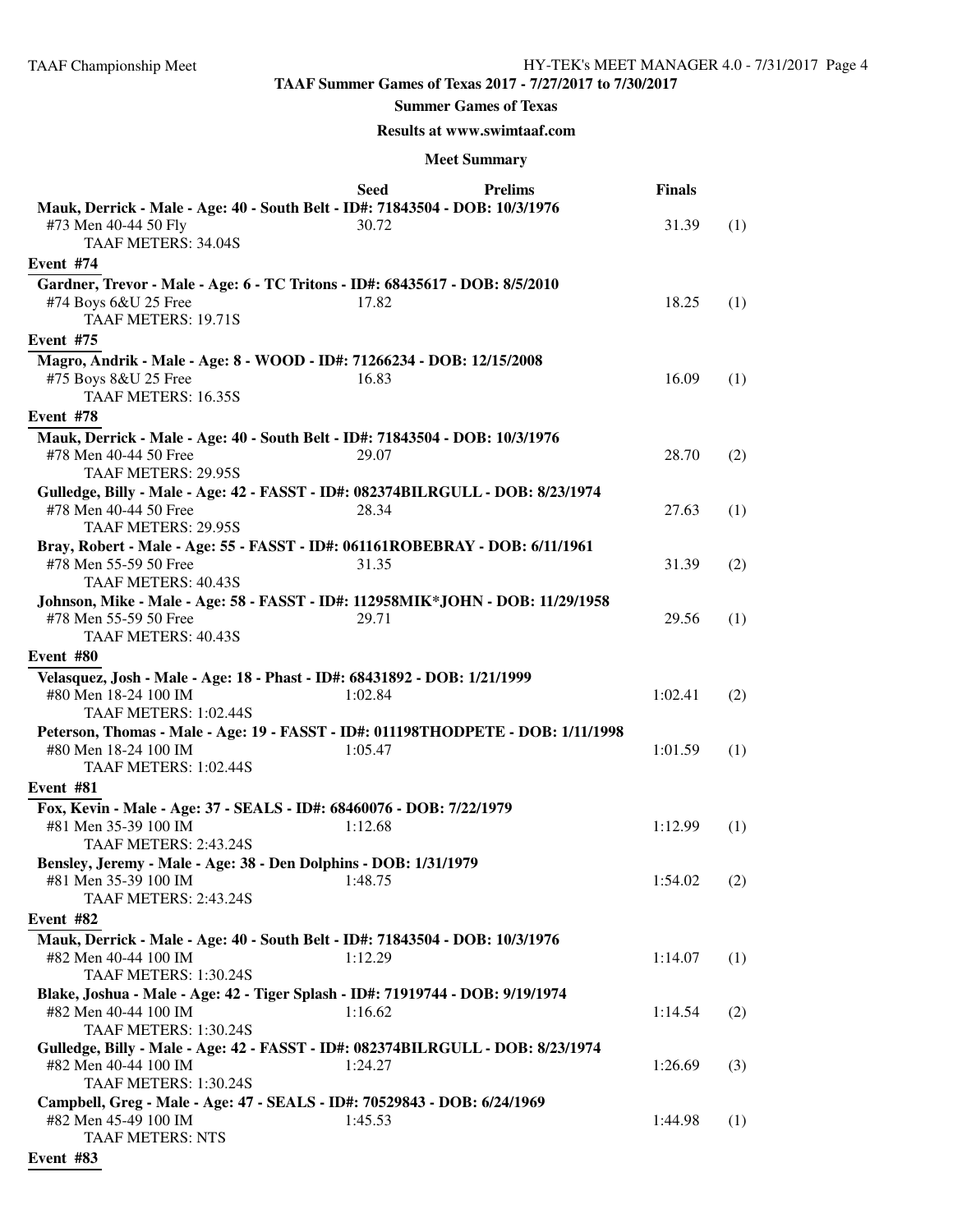#### **Summer Games of Texas**

#### **Results at www.swimtaaf.com**

|                                                                                                                                          | <b>Seed</b> | <b>Prelims</b> | <b>Finals</b> |     |
|------------------------------------------------------------------------------------------------------------------------------------------|-------------|----------------|---------------|-----|
| Rourke, Michael - Male - Age: 25 - TC Tritons - ID#: 70777726 - DOB: 11/25/1991<br>#83 Men 25-29 200 Free                                | 2:05.73     |                | 2:08.81       | (1) |
| <b>TAAF METERS: NTS</b>                                                                                                                  |             |                |               |     |
| Fox, Kevin - Male - Age: 37 - SEALS - ID#: 68460076 - DOB: 7/22/1979<br>#83 Men 35-39 200 Free<br><b>TAAF METERS: NTS</b>                | 2:10.40     |                | 2:32.89       | (1) |
| Johnson, Mike - Male - Age: 58 - FASST - ID#: 112958MIK*JOHN - DOB: 11/29/1958                                                           |             |                |               |     |
| #83 Men 55-59 200 Free<br><b>TAAF METERS: NTS</b>                                                                                        | 2:36.23     |                | 2:31.96       | (1) |
| Event #94                                                                                                                                |             |                |               |     |
| Escobedo, Celina - Female - Age: 29 - Phast - ID#: 68429967 - DOB: 11/27/1987                                                            |             |                |               |     |
| #94 Women 25-29 100 Free<br><b>TAAF METERS: NTS</b>                                                                                      | 2:22.35     |                | 2:08.26       | (1) |
| Brown, Adriana - Female - Age: 38 - McAllen - ID#: 68462280 - DOB: 2/11/1979<br>#94 Women 35-39 100 Free<br><b>TAAF METERS: 1:16.93S</b> | <b>NT</b>   |                | 1:14.35       | (1) |
| Event #95                                                                                                                                |             |                |               |     |
| Nuccitelli, Suzanne - Female - Age: 47 - Austin - ID#: 71919993 - DOB: 9/6/1969                                                          |             |                |               |     |
| #95 Women 45-49 100 Free<br>TAAF METERS: 1:32.26S                                                                                        | 1:23.25     |                | 1:32.16       | (1) |
| McQuaid, Cynthia - Female - Age: 55 - AQSA - ID#: 102661CYNMMCQU - DOB: 10/26/1961                                                       |             |                |               |     |
| #95 Women 55-59 100 Free<br><b>TAAF METERS: NTS</b>                                                                                      | 1:38.10     |                | 1:39.48       | (1) |
| Event #96                                                                                                                                |             |                |               |     |
| Stoecker, Jules - Female - Age: 6 - FASST - ID#: 081610JULRSTOE - DOB: 8/16/2010<br>#96 Girls 6&U 25 Back<br>TAAF METERS: 23.44S         | 22.71       |                | 22.27         | (1) |
| <b>Event #101</b>                                                                                                                        |             |                |               |     |
| Stanush, Karli - Female - Age: 8 - VIC - ID#: 68437077 - DOB: 11/3/2008                                                                  |             |                |               |     |
| #101 Girls 8&U 25 Breast                                                                                                                 | 24.84       |                | 21.78         | (1) |
| TAAF METERS: 22.04S                                                                                                                      |             |                |               |     |
| <b>Event #104</b>                                                                                                                        |             |                |               |     |
| Hammons, Kathryn - Female - Age: 46 - FASST - ID#: 110470KATMHAMM - DOB: 11/4/1970                                                       |             |                |               |     |
| #104 Women 45-49 50 Breast<br>TAAF METERS: 47.39S                                                                                        | 46.58       |                | 44.37         | (1) |
| McQuaid, Cynthia - Female - Age: 55 - AQSA - ID#: 102661CYNMMCQU - DOB: 10/26/1961                                                       |             |                |               |     |
| #104 Women 55-59 50 Breast<br>TAAF METERS: 57.91S                                                                                        | 51.60       |                | 51.38         | (1) |
| Kelly, Darla - Female - Age: 60 - South Belt - ID#: 68428160 - DOB: 1/30/1957                                                            |             |                |               |     |
| #104 Women 60-64 50 Breast<br><b>TAAF METERS: NTS</b>                                                                                    | 2:05.54     |                | 2:05.53       | (1) |
| <b>Event #108</b>                                                                                                                        |             |                |               |     |
| Derkits, Laura - Female - Age: 41 - PAST - ID#: 68434554 - DOB: 9/29/1975<br>#108 Women 40-44 50 Fly<br><b>TAAF METERS: 52.13S</b>       | 37.90       |                | 38.21         | (1) |
| McQuaid, Cynthia - Female - Age: 55 - AQSA - ID#: 102661CYNMMCQU - DOB: 10/26/1961                                                       |             |                |               |     |
| #108 Women 55-59 50 Fly<br><b>TAAF METERS: NTS</b>                                                                                       | 45.49       |                | 45.71         | (1) |
| Merrill, Teresa - Female - Age: 62 - FM Blue Fins - ID#: 68437615 - DOB: 2/25/1955                                                       |             |                |               |     |
| #108 Women 60-64 50 Fly<br>TAAF METERS: 1:06.34S                                                                                         | 1:08.01     |                | 1:04.70       | (1) |
| <b>Event #109</b>                                                                                                                        |             |                |               |     |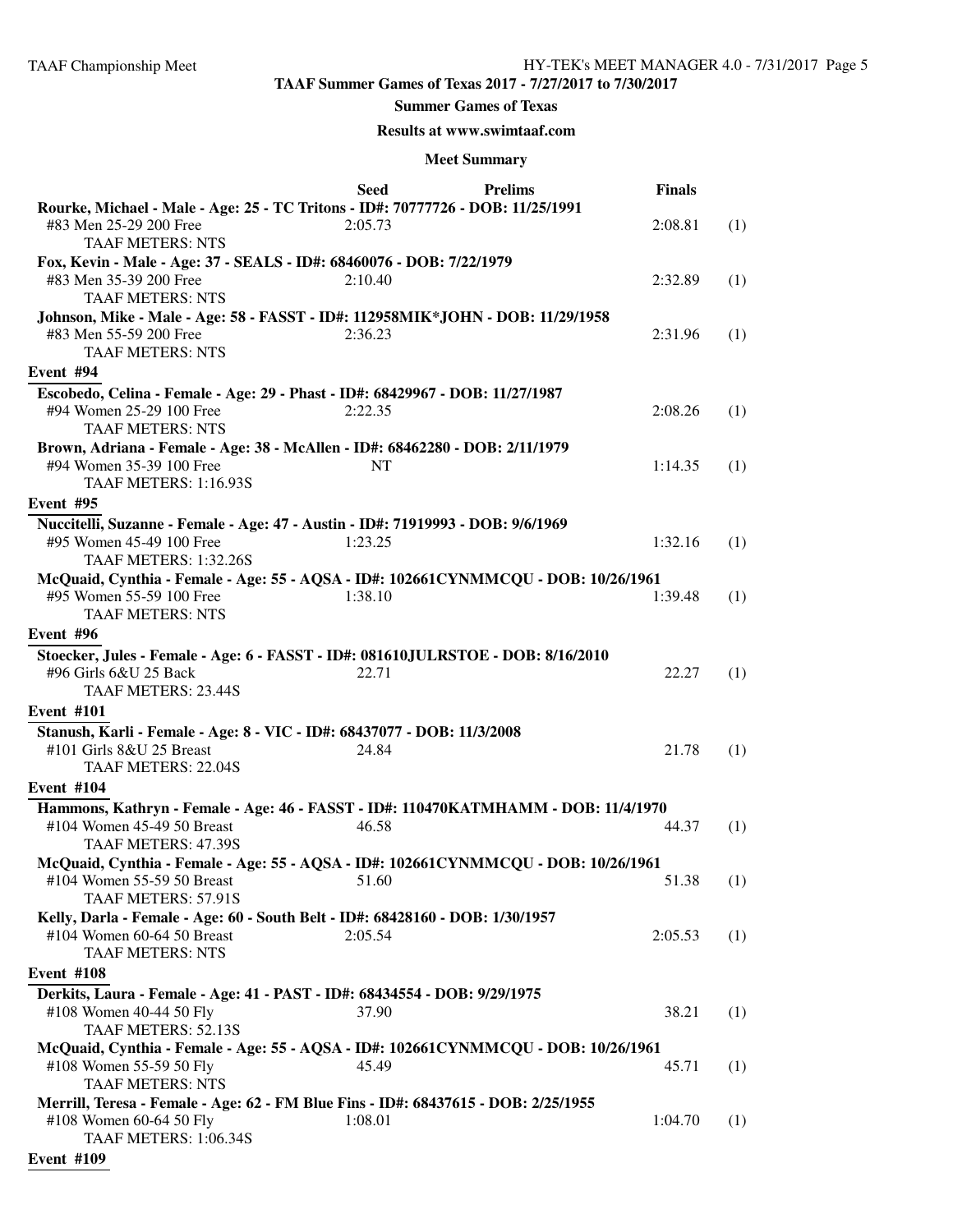#### **Summer Games of Texas**

#### **Results at www.swimtaaf.com**

#### **Meet Summary**

|                                                                                                        | <b>Seed</b> | <b>Prelims</b> | <b>Finals</b> |     |
|--------------------------------------------------------------------------------------------------------|-------------|----------------|---------------|-----|
| Kelly, Clayton - Female - Age: 6 - Austin - ID#: 72546703 - DOB: 8/29/2010                             |             |                |               |     |
| #109 Girls 6&U 25 Free                                                                                 | 21.77       |                | 20.37         | (2) |
| TAAF METERS: 20.60S                                                                                    |             |                |               |     |
| Fralic, Bethany - Female - Age: 6 - Kbarr - ID#: 68459077                                              |             |                |               |     |
| #109 Girls 6&U 25 Free<br>TAAF METERS: 20.60S                                                          | 20.90       |                | 20.16         | (1) |
|                                                                                                        |             |                |               |     |
| <b>Event #111</b>                                                                                      |             |                |               |     |
| Brawner, Kaylee - Female - Age: 18 - SEALS - ID#: 68460410 - DOB: 7/7/1998                             |             |                |               |     |
| #111 Women 18-24 50 Free<br>TAAF METERS: 28.50S                                                        | 27.34       |                | 27.97         | (1) |
| Burlington, Jamie - Female - Age: 20 - FASST                                                           |             |                |               |     |
| #111 Women 18-24 50 Free                                                                               | 27.87       |                | 28.28         | (2) |
| TAAF METERS: 28.50S                                                                                    |             |                |               |     |
| <b>Event #113</b>                                                                                      |             |                |               |     |
| Kelly, Darla - Female - Age: 60 - South Belt - ID#: 68428160 - DOB: 1/30/1957                          |             |                |               |     |
| #113 Women 60-64 50 Free                                                                               | 1:34.45     |                | 1:34.56       | (1) |
| <b>TAAF METERS: NTS</b>                                                                                |             |                |               |     |
| Riedl, Barbara - Female - Age: 71 - Den Dolphins - ID#: 68432406 - DOB: 5/20/1946                      |             |                |               |     |
| #113 Women 70-74 50 Free                                                                               | 44.39       |                | 42.44         | (1) |
| TAAF METERS: 42.97S                                                                                    |             |                |               |     |
| <b>Event #117</b>                                                                                      |             |                |               |     |
| McQuaid, Cynthia - Female - Age: 55 - AQSA - ID#: 102661CYNMMCQU - DOB: 10/26/1961                     |             |                |               |     |
| #117 Women 55-59 100 IM                                                                                | 1:48.91     |                | 1:43.89       | (1) |
| TAAF METERS: 1:52.40S                                                                                  |             |                |               |     |
| <b>Event #118</b>                                                                                      |             |                |               |     |
| Burlington, Jamie - Female - Age: 20 - FASST                                                           |             |                |               |     |
| #118 Women 18-24 200 Free                                                                              | 2:11.55     |                | 2:14.80       | (1) |
| TAAF METERS: 2:33.20S                                                                                  |             |                |               |     |
| Derkits, Laura - Female - Age: 41 - PAST - ID#: 68434554 - DOB: 9/29/1975<br>#118 Women 40-44 200 Free |             |                |               |     |
| TAAF METERS: 3:01.02S                                                                                  | 2:51.08     |                | 2:56.14       | (1) |
| Riedl, Barbara - Female - Age: 71 - Den Dolphins - ID#: 68432406 - DOB: 5/20/1946                      |             |                |               |     |
| #118 Women 70-74 200 Free                                                                              | 3:45.45     |                | 3:30.96       | (1) |
| TAAF METERS: 3:35.02S                                                                                  |             |                |               |     |
| <b>Event #124</b>                                                                                      |             |                |               |     |
| Pindi, Mansavi - Female - Age: 11 - WAVE - ID#: 70169727 - DOB: 10/18/2005                             |             |                |               |     |
| #124 Girls 11-12 100 Free 1:09.16                                                                      |             |                | $1:07.89$ (1) |     |
| TAAF METERS: 1:08.44S                                                                                  |             |                |               |     |
| <b>Event #127</b>                                                                                      |             |                |               |     |
| McLean, Dakota - Female - Age: 14 - FASST - ID#: 111902DAKRMCLE - DOB: 11/19/2002                      |             |                |               |     |
| #127 Girls 13-14 50 Back                                                                               | 32.94       |                | 33.23         | (1) |
| <b>TAAF METERS: 33.27S</b>                                                                             |             |                |               |     |
|                                                                                                        |             |                |               |     |
| <b>Relay</b>                                                                                           | <b>Seed</b> | <b>Prelims</b> | <b>Finals</b> |     |
|                                                                                                        |             |                |               |     |

1 Tuloso-Midway Hurricanes - 'A' #2 Boys 13-14 200 Medley Relay 2:08.22 2:04.45 (1) \* TAAF METERS: 2:05.42S Christian Castillo 14, Aidan Vargas 14, Aaron Pizana 14, Taylor Dear 14